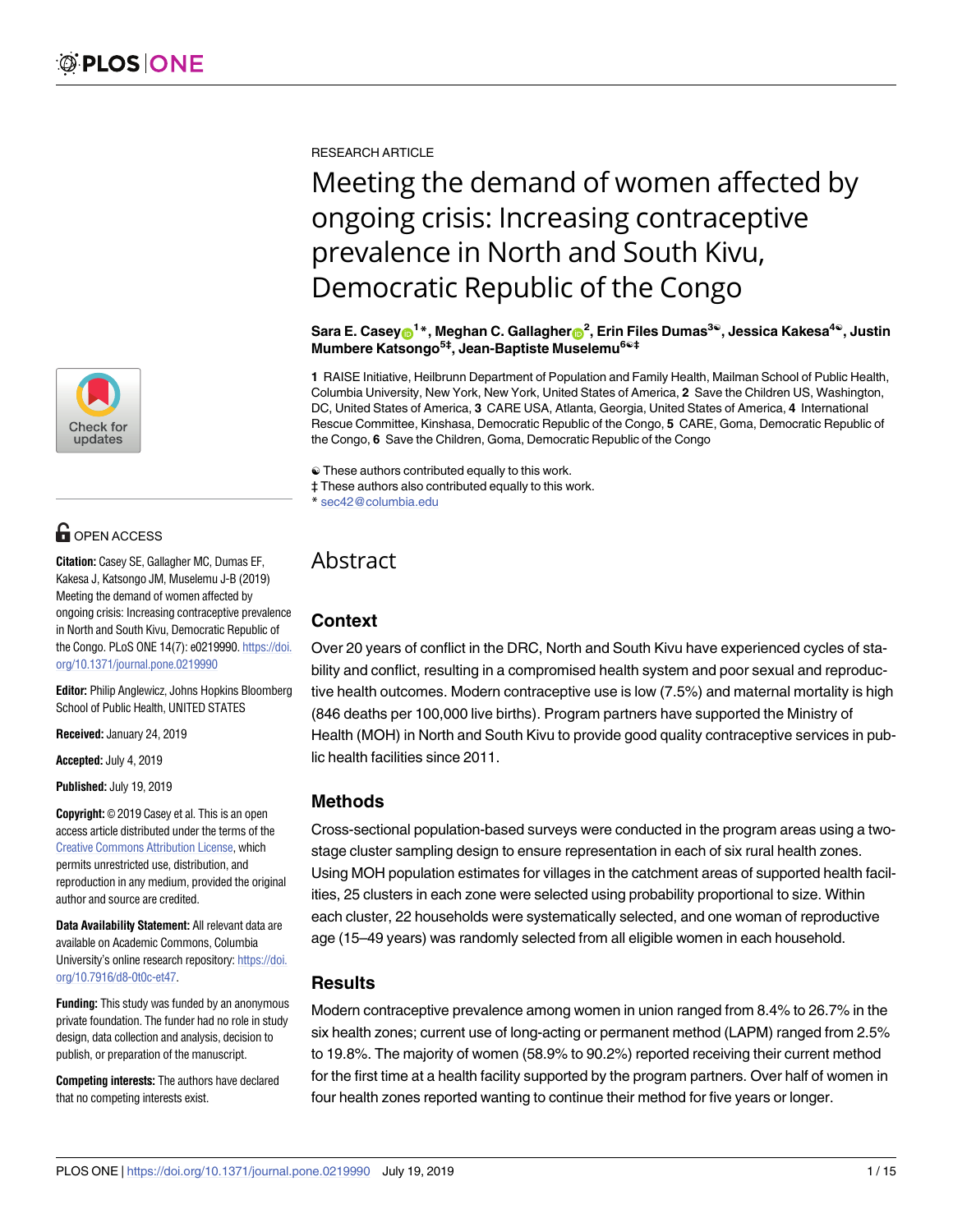# <span id="page-1-0"></span>**Conclusion**

Current modern contraceptive use and LAPM use were high in these six health zones compared to DRC Demographic and Health Survey data nationally and provincially. These results were accomplished across all six health zones despite their varied socio-demographic characteristics and different experiences of conflict and displacement. These findings demonstrate that women in these conflict-affected areas want contraception and will choose to use it when good quality services are available to them.

# **Introduction**

Globally, more than 65 million people were forcibly displaced from their homes at the end of 2016, the highest number since World War II; 40 million of these were displaced within their own countries [[1](#page-12-0),[2](#page-12-0)]. Although acute crises dominate current headlines, people have been displaced for 10 years or longer in nearly 90% of the 60 countries monitored by the Internal Displacement Monitoring Centre [[1](#page-12-0)]. Many have been displaced multiple times by chronic and recurring conflict. Armed conflict leads to complex humanitarian emergencies which are typically characterized by population displacement, the degradation of national health systems, and disruption of social order and norms [\[3,4\]](#page-12-0). Women are often disproportionately affected by humanitarian crises, for in addition to their need for food, water, shelter, and primary health care, they face a multitude of sexual and reproductive health (SRH) challenges including higher risks of morbidity and mortality due to pregnancy-related causes, mistimed pregnancy due to lack of information or availability of contraceptive services, complications resulting from unsafe abortion, gender-based violence and sexually transmitted infections including HIV [[5](#page-12-0)].

Few of these women, however, have access to comprehensive SRH services.

An Inter-Agency Working Group on Reproductive Health in Crises global evaluation in 2012–2014 identified significant gaps with respect to contraceptive services available in humanitarian settings, with long-acting reversible contraception (LARC) rarely available [\[6](#page-12-0)– [8\]](#page-12-0). While pre-existing awareness and use of contraception is also influential, demand for spacing or limiting births is present, as in any population. For example, studies in six conflictaffected areas of Sudan, Uganda and the Democratic Republic of the Congo (DRC) found that 43% to 71% of women wanted to delay their next pregnancy or did not want any more children, but fewer than 20% of women were using a modern contraceptive method (and fewer than 3% in four of the six settings) [[9](#page-12-0)]. This discrepancy between women's fertility desires and contraceptive use is likely due to the lack of services: zero to just over one-third of assessed health facilities in the six settings had the necessary staff and supplies to provide mandated contraceptive services. The repositioning of contraception in the 2018 revision of the Interagency field manual on reproductive health in humanitarian settings recognizes the critical importance of contraception in reducing maternal mortality [\[10](#page-12-0)].

Meeting unmet need for contraception could potentially prevent 30% of maternal deaths as well as contribute to improvements in child survival and reductions in poverty and hunger [\[11,12\]](#page-12-0). A broad range of contraceptive methods is essential to quality contraceptive programming in order to respond to individual preferences and changes over the course of a woman's life [[13](#page-12-0),[14](#page-13-0)]. Increasing contraceptive method choice is associated with increases in contraceptive prevalence [[15](#page-13-0)]. Therefore, provision of a broad range of contraceptive methods is important. Evidence shows that a variety of approaches, including demand-side and supply-side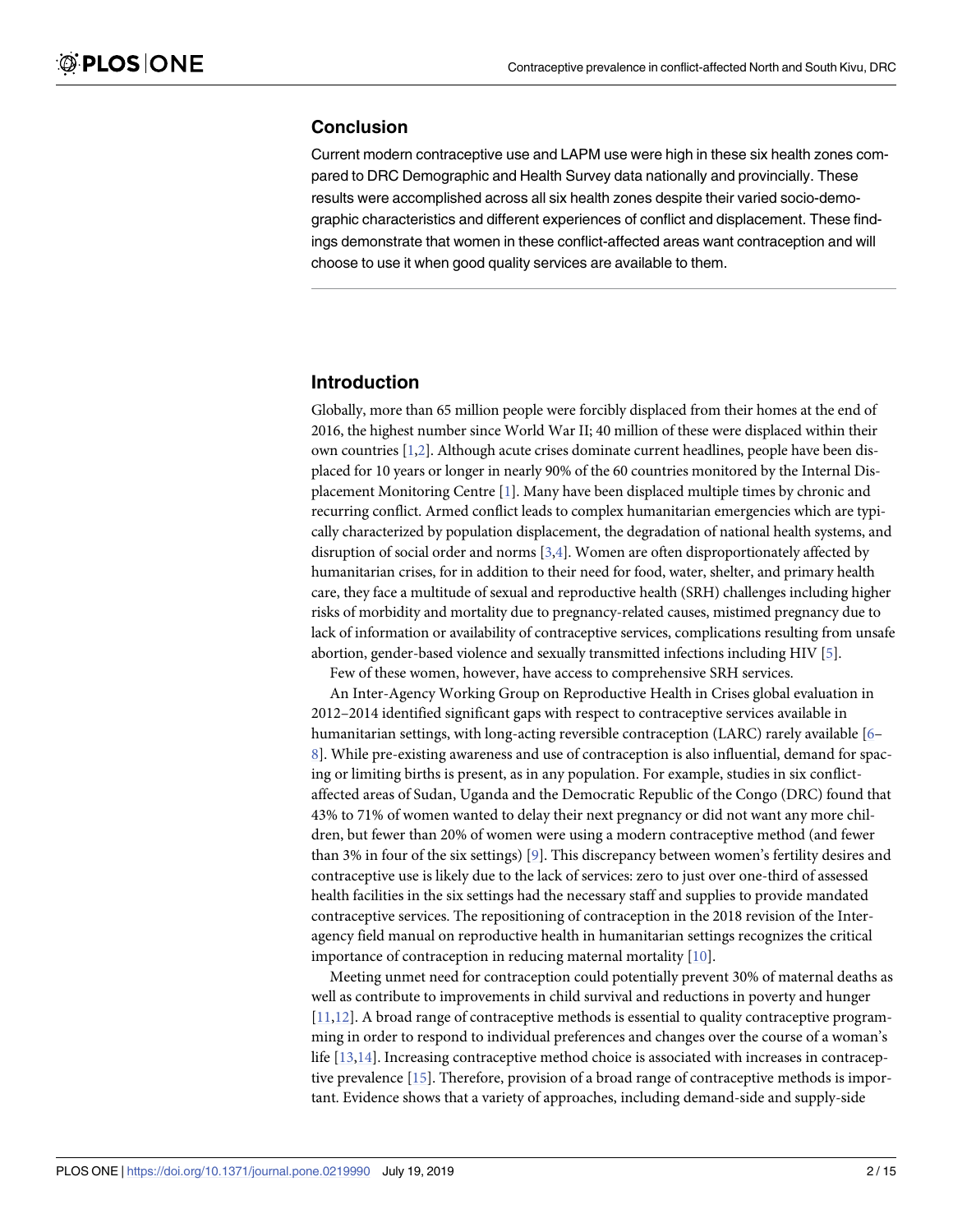<span id="page-2-0"></span>contraceptive services interventions, have been successful at improving knowledge, attitudes and intentions to use contraception [\[16\]](#page-13-0).

## **Context and program description**

Over 20 years of conflict in the DRC has resulted in a debilitated health system and poor SRH outcomes. A surge in violence in DRC in 2017 caused 2.2 million people to flee their homes resulting in 4.4 million internally displaced people, 1.1 million of whom are in North Kivu [\[17\]](#page-13-0). North and South Kivu have experienced cycles of stability and conflict over the last two decades. Modern contraceptive use is low (7.5%) and maternal mortality is high (846 deaths per 100,000 live births) [[18](#page-13-0)]. In a 2014 national survey of health facilities, only 33% offered contraceptive services, of which 20% provided good quality services [[19](#page-13-0)]. Short-acting methods (male condoms, contraceptive pills and injectables) were the mostly commonly available methods. A 2013 assessment in Masisi, North Kivu found that less than half of 25 assessed health centers had the necessary supplies and trained staff to provide contraceptive methods, from 48% for oral contraceptives to 20% for implants [[8](#page-12-0)]. Since 2012, the DRC government has shown stronger political support for contraception, including an ambitious goal of modern contraceptive prevalence of 19% by 2020; however, this commitment has advanced more slowly at the provincial level [[20,21\]](#page-13-0).

CARE, International Rescue Committee (IRC) and Save the Children, in collaboration with the Reproductive Health Access, Information and Services in Emergencies (RAISE) Initiative at Columbia University, have supported the Ministry of Health (MOH) in North and South Kivu provinces to provide good quality contraceptive services in MOH health centers and hospitals in six health zones since 2011. As documented previously, support included the essential elements of good quality services [\[22\]](#page-13-0): method choice, clinical competence and supportive supervision of providers, counselling skills including the information given to clients, interpersonal skills, support for continuation of method use and integration with other health services [[23](#page-13-0)– [26](#page-13-0)]. Contraceptive services were provided free of charge. The programs emphasized quality improvement. The improvement and maintenance of health worker skills and competence has been a key element of the support. The partners also engaged in values clarification and attitudes transformation activities with providers. When specific weaknesses were identified, such as provider bias or lack of confidence with IUD insertion skills, the programs made changes to address them. These included strategies such as improved training on counseling, supportive supervision and coaching of providers to improve competence. The partners employed a variety of community engagement strategies to improve contraceptive uptake, and expanded the range of community mobilizers and activities to educate the community about contraception. They established more systematic supervision and support of these community actors and regularly discussed challenges they faced and how to overcome them. Encouraging providers to understand and use their clinical data motivated them to identify and develop solutions to problems in their facilities. Finally, improvements to logistics systems ensured consistent availability of contraceptive commodities. Although the partners followed the same overall program model, each organization carried out their own program with some variation in how they implemented the above components. All three partners are active members of the national and provincial Family Planning Stakeholders Groups (Comite´ Technique Multisectoriel Permanent, CTMP).

Other research conducted by RAISE and Save the Children in two health zones found that the program attracted early adopters of contraception and demonstrated that these new acceptors could also be supported to continue contraceptive use as long as they wished [\[23\]](#page-13-0). Anecdotal evidence from facility registers showed that a significant minority of clients traveled from outside the facility catchment areas to obtain contraception suggesting that women had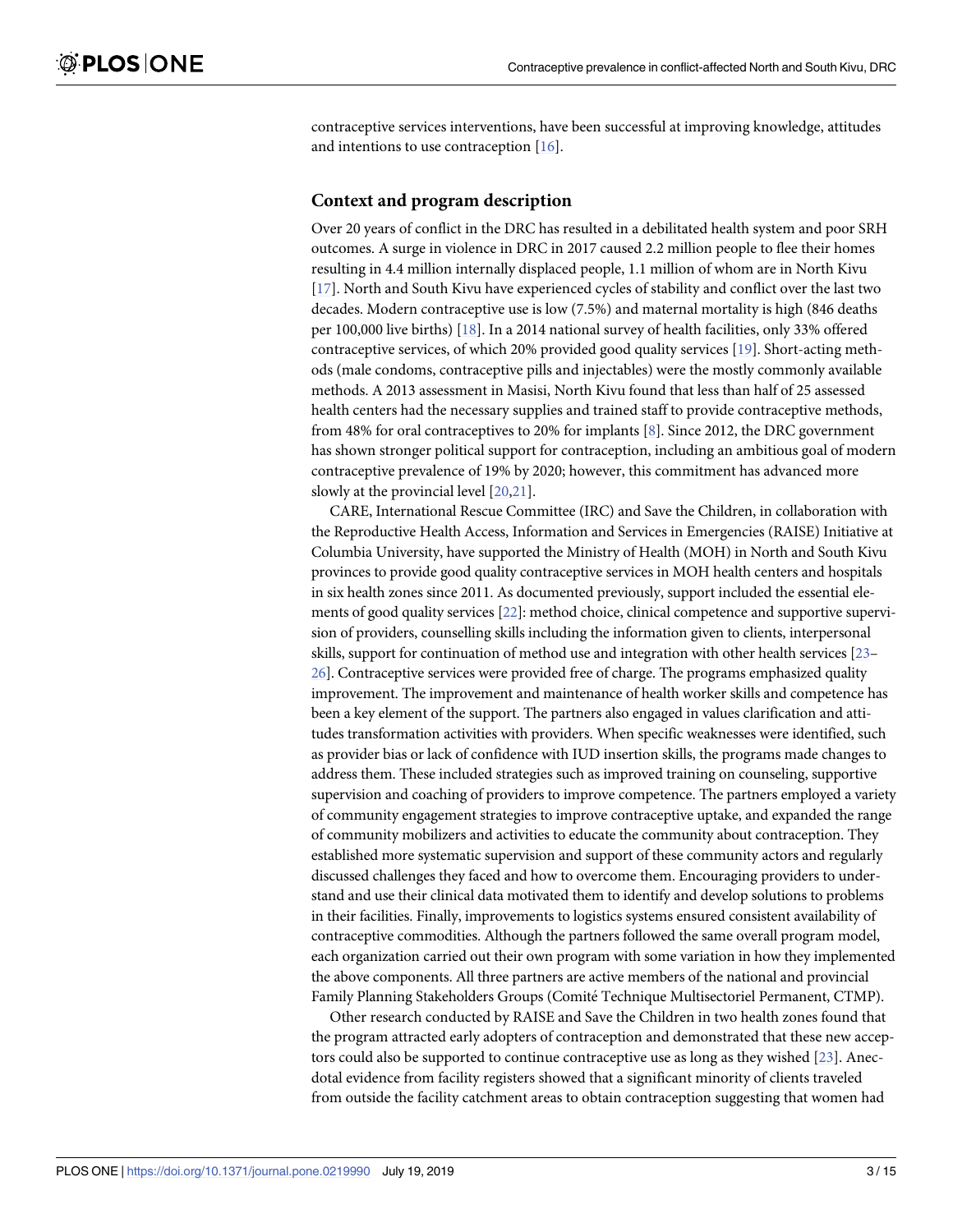<span id="page-3-0"></span>heard these services were available and were subsequently motivated to travel some distance to obtain them, often selecting LARCs, as found in stable settings [\[15,27](#page-13-0)].

In 2016–2017, these partners conducted a program evaluation in North and South Kivu to measure population-level contraceptive prevalence in program areas. This manuscript describes the contraceptive prevalence results from this evaluation.

# **Methodology**

## **Study design and sample**

Cross-sectional population-based surveys were conducted in the program areas in six health zones: Kayna, Lubero, Masisi and Mweso in North Kivu and Kabare and Kalehe in South Kivu. The surveys used a two-stage cluster sampling design to ensure representation in each health zone. Sampling was based on a 95% confidence interval and 50% contraceptive prevalence, the most conservative estimate which requires the largest sample size [[28](#page-13-0)]. Facilities that the partners began supporting less than 12 months previously were excluded from the sampling frame due to their limited exposure to the program. Villages that were deemed insecure at the time of the fieldwork were excluded from the sampling frame; this was most relevant in Lubero, Mweso and Masisi. Table 1 indicates the total population of the catchment areas of the supported facilities and the total population included in the sampling frame. Using 2016 and 2017 MOH population estimates for villages in the catchment areas of each health facility supported by a program partner, 25 clusters in each zone were selected using probability proportional to size. Villages with less than 600 people were combined with the next nearest village before cluster selection. Due to the volatile security situation in Masisi and Mweso, an extra cluster was selected in each health zone for a total of 26 in case one cluster became inaccessible once fieldwork began. Anticipating a high response rate similar to that achieved by the authors in prior research in DRC, 23 households were systematically selected in each cluster to ensure a minimum sample size of 500 respondents. One woman of reproductive age (15–49 years) was randomly selected from all eligible women in each household (listed by the interviewer with an adult member of the household) using a Kish grid (a pre-assigned table of random numbers used to select respondents) [\[29\]](#page-13-0). In all sites, if no one was home at a selected household, the interviewer went to the next closest house. If the selected woman was not home, an appointment was arranged to meet with the interviewer later that same day. If the selected woman was unavailable that day, the house was replaced by the next closest house. Due to security limitations, the teams were able to spend only one day in each cluster. Once a woman agreed to participate, a trained female interviewer interviewed her in private.

| Province   |        | Health zone Supported health<br>facilities | Total population in catchment areas of supported<br>facilities | Total population of villages included in sampling<br>frame <sup>*</sup> |
|------------|--------|--------------------------------------------|----------------------------------------------------------------|-------------------------------------------------------------------------|
| North      | Kavna  | 4 health facilities                        | 74,369                                                         | 71,558 (96%)                                                            |
| Kivu       | Lubero | 4 health facilities                        | 104,732                                                        | 68,646 (66%)                                                            |
|            | Masisi | 12 health facilities                       | 188,865                                                        | 146.248 (77%)                                                           |
|            | Mweso  | 10 health facilities                       | 167,341                                                        | 90,628 (54%)                                                            |
| South Kivu | Kalehe | 10 health facilities                       | 127,123                                                        | 127,123 (100%)                                                          |
|            | Kabare | 15 health facilities                       | 192,110                                                        | 192,110 (100%)                                                          |

**Table 1. Population of supported facilities and included in sampling frame.**

�Villages in the catchment areas of supported facilities were excluded if they were deemed insecure and dangerous for interviewers to visit at the time of the survey.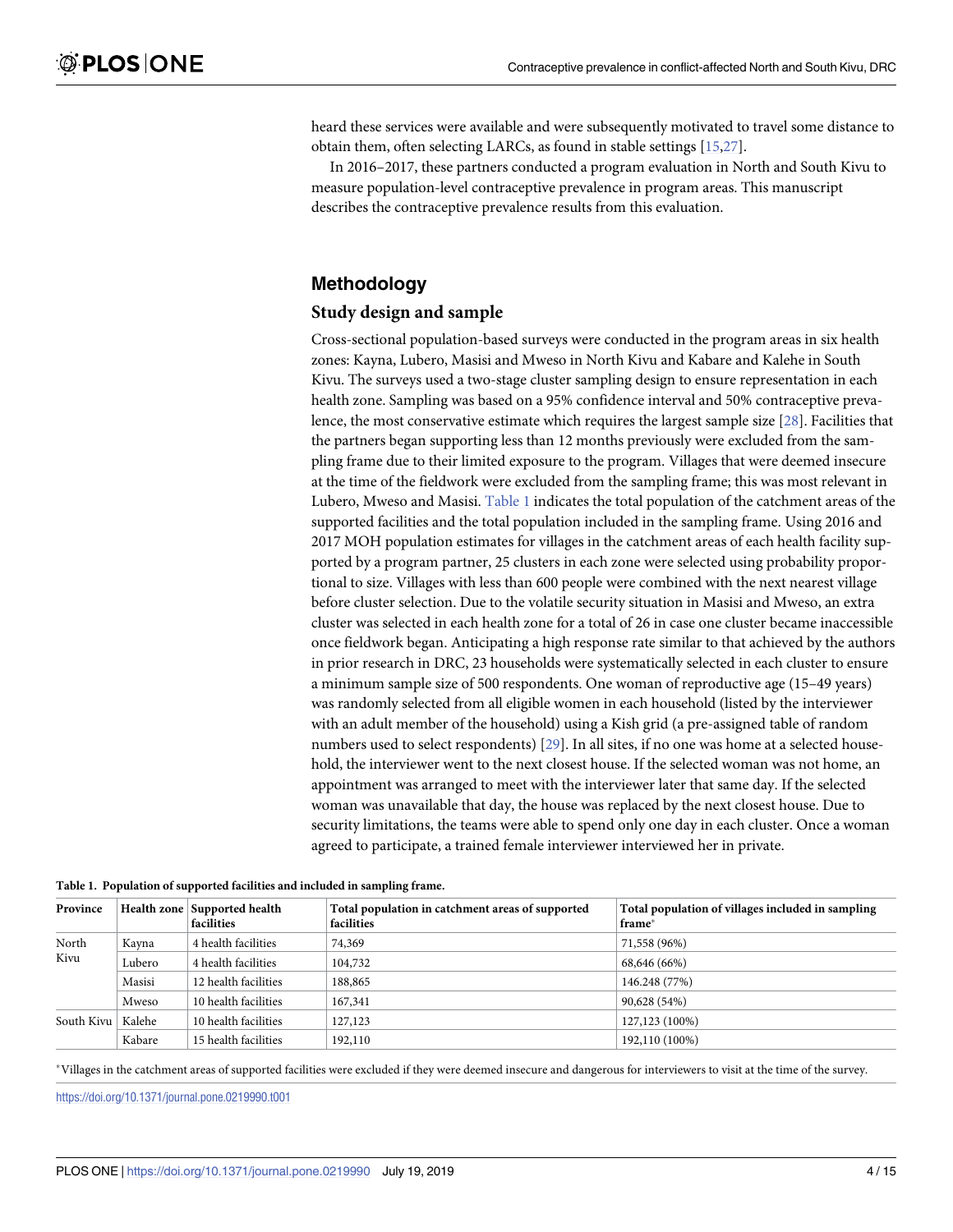#### <span id="page-4-0"></span>**Study procedures**

The survey questionnaire was adapted from questionnaires of the *Demographic and Health Surveys*, Ipas and those previously used by RAISE. The questionnaire covered women's knowledge, attitudes and behaviors regarding contraception, abortion and post-abortion care. The questionnaire was developed in French and then translated into Congolese Swahili for all six health zones plus Kinyarwanda for Masisi and Mweso. The translation was reviewed for accuracy and revised by the survey teams. The questionnaire was piloted in villages not included in the survey samples.

In Kayna, Lubero, Kabare and Kalehe, paper questionnaires were used. In Masisi and Mweso, the questionnaire was programmed onto tablets using KoboToolbox. Female interviewers recruited locally were trained in SRH terminology and survey techniques, and participated in practical exercises to assure mastery of material. Interviewers discussed the different terms used in French and local languages for each contraceptive method and were trained to ask the woman where her method was placed to assure correct identification of current method used. Twenty interviewers and four supervisors were selected from the trainees in both Kabare/Kalehe and Kayna/Lubero while eighteen interviewers and three supervisors were selected in Masisi/Mweso. Supervisors reviewed completed questionnaires in the field, and interviewers were asked to return to the respondent if clarification was needed. In Masisi and Mweso, supervisors uploaded the data each evening when feasible; the first author reviewed the data and discussed feedback over the phone with the supervisors each morning. The dates of data collection can be found in Table 2.

# **Ethical considerations**

Respondents were asked to give oral informed consent; names were not entered on survey materials to preserve anonymity. Parental consent for women aged 15–17 was waived as this study met the criteria for minimal risk. Ethical approvals for the survey were obtained from the Institutional Review Board of the Mailman School of Public Health, Columbia University and the Institutional Ethical Commission of the Catholic University of Bukavu in DRC.

#### **Statistical analysis**

Data were entered into CSPro 6.0 or KoboToolbox and subsequently exported to PASW (SPSS) Version 24 for cleaning and analysis. Data were weighted according to the number of eligible women of reproductive age in the household. Chi-square (categorical variables) and ANOVA (means) tests were used to describe basic characteristics and compare them across health zones. The primary outcome measures were current use of modern contraceptives and current use of a long-acting or permanent method (LAPM).

Modern contraceptive methods were defined as tubal ligation, vasectomy IUDs, implants, injectables, oral contraceptive pills and male and female condoms. Long-acting methods were

| <b>Health zone</b><br>Province |        | Number of respondents | Response rate | Data collection           |
|--------------------------------|--------|-----------------------|---------------|---------------------------|
| North Kivu                     | Kayna  | 551                   | 96%           | 29 July to 12 August 2016 |
|                                | Lubero | 549                   | 95%           | 29 July to 10 August 2016 |
|                                | Masisi | 550                   | 96%           | 20 July to 7 August 2017  |
|                                | Mweso  | 542                   | 94%           | 11 July to 28 July 2017   |
| South Kivu                     | Kalehe | 554                   | 96%           | 26 July to 10 August 2016 |
|                                | Kabare | 525                   | 91%           | 22 July to 5 August 2016  |

**Table 2. Number of respondents and dates of data collection.**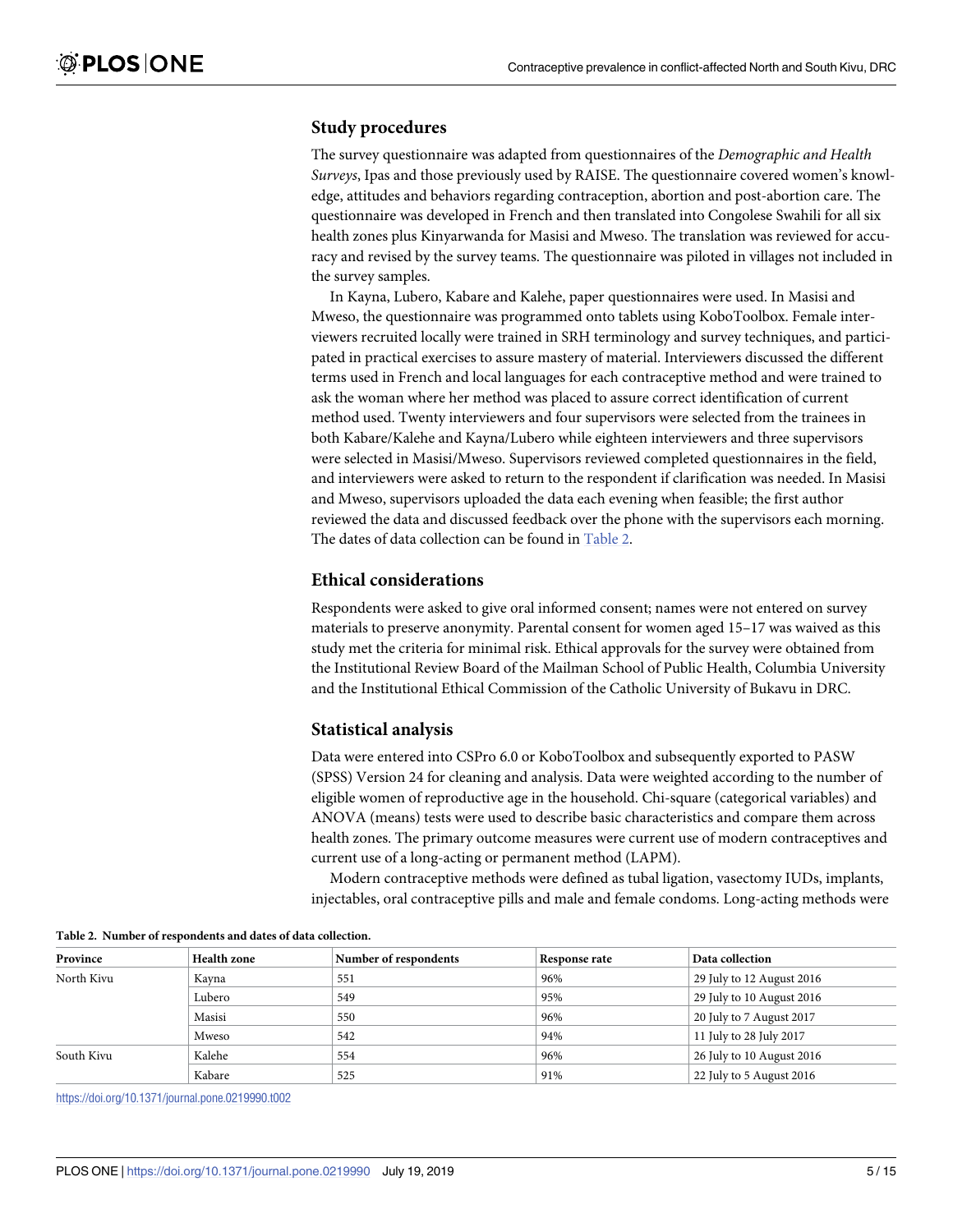defined as IUD and implant; permanent methods as tubal ligation and vasectomy. Contraceptive knowledge was defined as spontaneous or prompted knowledge of any modern method. Current contraceptive use results are reported for all women and for women in union (married or cohabitating).

# **Results**

The number of respondents interviewed in each health zone can be seen in [Table](#page-4-0) 2. The mean age ranged from 26.5 years in Lubero to 28.4 years in Mweso (Table 3). The population was largely Christian, with some majority Catholic and some majority Protestant zones plus others that were more mixed. Education level differed among the zones from over half reporting no formal education in Masisi (50.7%) and Mweso (52.2%) while nearly half in Kayna (48%) reported some secondary school or higher. Most women were in union (currently married or cohabitating) in each zone (58.2% - 79.4%), except for Lubero where a slight majority (53.8%) reported being unmarried. Mean age at first marriage ranged from 17.1 years in Kalehe to 19.2 in Lubero while age at first sexual intercourse ranged from 14.1 years in Kalehe to 15.4 in Masisi. The majority of households reported ownership of a mobile phone, but this ranged

|                                                     | Kayna, NK<br>$(N = 940,$<br>$(551)^1$<br>$%$ (n) | Lubero, NK<br>$(N = 919,$<br>$(549)^1$<br>$%$ (n) | Masisi, NK<br>$(N = 704, 550)^{1}$ %<br>(n) | Mweso, NK<br>$(N = 697, 542)^{1}$ %<br>(n) | Kabare, SK<br>$(N = 806,$<br>$525)^1$<br>$%$ (n) | Kalehe, SK<br>$(N = 928,$<br>$554)^1$<br>$%$ (n) | p-value    |
|-----------------------------------------------------|--------------------------------------------------|---------------------------------------------------|---------------------------------------------|--------------------------------------------|--------------------------------------------------|--------------------------------------------------|------------|
| Age, mean (SD), years                               | 27.2(8.6)                                        | 26.5(8.6)                                         | 27.5(8.0)                                   | 28.4(8.4)                                  | 27.1(8.6)                                        | 27.3(9.3)                                        | $p = .002$ |
| Age                                                 |                                                  |                                                   |                                             |                                            |                                                  |                                                  | p < .001   |
| $15-19$ years                                       | 21.2% (98)                                       | 25.8% (118)                                       | 17.5% (85)                                  | 19.7% (85)                                 | 19.9% (81)                                       | 27.0% (123)                                      |            |
| $20-24$ years                                       | 24.4% (131)                                      | 24.5% (132)                                       | 22.4% (129)                                 | 17.4% (102)                                | 27.8% (146)                                      | 18.1% (109)                                      |            |
| $25-49$ years                                       | 54.5% (322)                                      | 49.7% (299)                                       | 60.1% (336)                                 | 63.0% (355)                                | 52.4% (298)                                      | 54.8% (322)                                      |            |
| Religion                                            |                                                  |                                                   |                                             |                                            |                                                  |                                                  | p < .001   |
| Protestant                                          | 41.1% (232)                                      | 17.3% (92)                                        | 56.0% (311)                                 | 56.1% (307)                                | 20.9% (119)                                      | $61.1\%$ (357)                                   |            |
| Catholic                                            | 49.8% (273)                                      | 75.6% (425)                                       | $9.7\%$ (54)                                | 10.4% (55)                                 | 76.3% (394)                                      | 20.5% (110)                                      |            |
| Adventist                                           | $5.0\%$ (24)                                     | $3.5\%$ (15)                                      | 27.3% (148)                                 | 26.9% (144)                                | $0.0\%$ (0)                                      | 5.6% (28)                                        |            |
| Other or no religion                                | $4.1\%$ (22)                                     | $3.6\%$ (17)                                      | $7.0\%$ (36)                                | $6.6\%$ (35)                               | $2.7\%$ (11)                                     | 12.8% (58)                                       |            |
| <b>Education level</b>                              |                                                  |                                                   |                                             |                                            |                                                  |                                                  | p < .001   |
| No formal schooling                                 | 16.2% (94)                                       | 14.9% (86)                                        | 50.7% (285)                                 | 52.2% (293)                                | 34.1% (194)                                      | 40.4% (243)                                      |            |
| Primary school                                      | 35.8% (207)                                      | 42.5% (250)                                       | 29.5% (161)                                 | 33.7% (180)                                | 26.7% (151)                                      | 24.9% (142)                                      |            |
| Secondary school or higher                          | 48.0% (249)                                      | 42.5% (211)                                       | 19.7% (104)                                 | 14.1% (69)                                 | 39.2% (177)                                      | 34.7% (167)                                      |            |
| Household owned mobile telephone                    | 78.8% (416)                                      | 73.4% (393)                                       | 62.1% (338)                                 | 50.4% (265)                                | 68.4% (346)                                      | 59.9% (315)                                      | p < .001   |
| Displaced at least once in previous 5 years         | 24.3% (126)                                      | $16.1\% (87)$                                     | 56.1% (311)                                 | 87.9% (474)                                | $6.8\%$ (35)                                     | 31.2% (166)                                      | p < .001   |
| Displaced now                                       | 14.0% (69)                                       | $6.5\%$ (32)                                      | 23.3% (133)                                 | 47.1% (255)                                | $1.6\%$ (9)                                      | $16.9\%$ (91)                                    | p < .001   |
| Marital status                                      |                                                  |                                                   |                                             |                                            |                                                  |                                                  | p < .001   |
| Married or cohabitating                             | 58.2% (345)                                      | 46.2% (289)                                       | 79.4% (457)                                 | 74.0% (432)                                | 70.3% (412)                                      | 68.0% (419)                                      |            |
| Not married or cohabitating                         | 41.8% (204)                                      | 53.8% (259)                                       | 20.6% (93)                                  | 26.0% (110)                                | 29.7% (113)                                      | 32.0(135)                                        |            |
| Mean age at first marriage (SD), years              | 18.8(3.6)                                        | 19.2(2.7)                                         | 17.4(2.2)                                   | 17.5(2.3)                                  | 19.0(2.7)                                        | 17.1(2.6)                                        | p < .001   |
| Mean age at first sexual intercourse (SD),<br>years | 15.1(6.3)                                        | 14.4(6.9)                                         | 15.4(5.3)                                   | 15.0(6.0)                                  | 14.7(7.9)                                        | 14.1(6.2)                                        | p < .001   |

**Table 3. Sociodemographic characteristics.**

 ${}^{1}N$  = weighted and unweighted base

Data are % of column weighted base (absolute counts), unless indicated. Bases are smaller for some variables due to missing data. Missing data are less than 0.5% for all variables.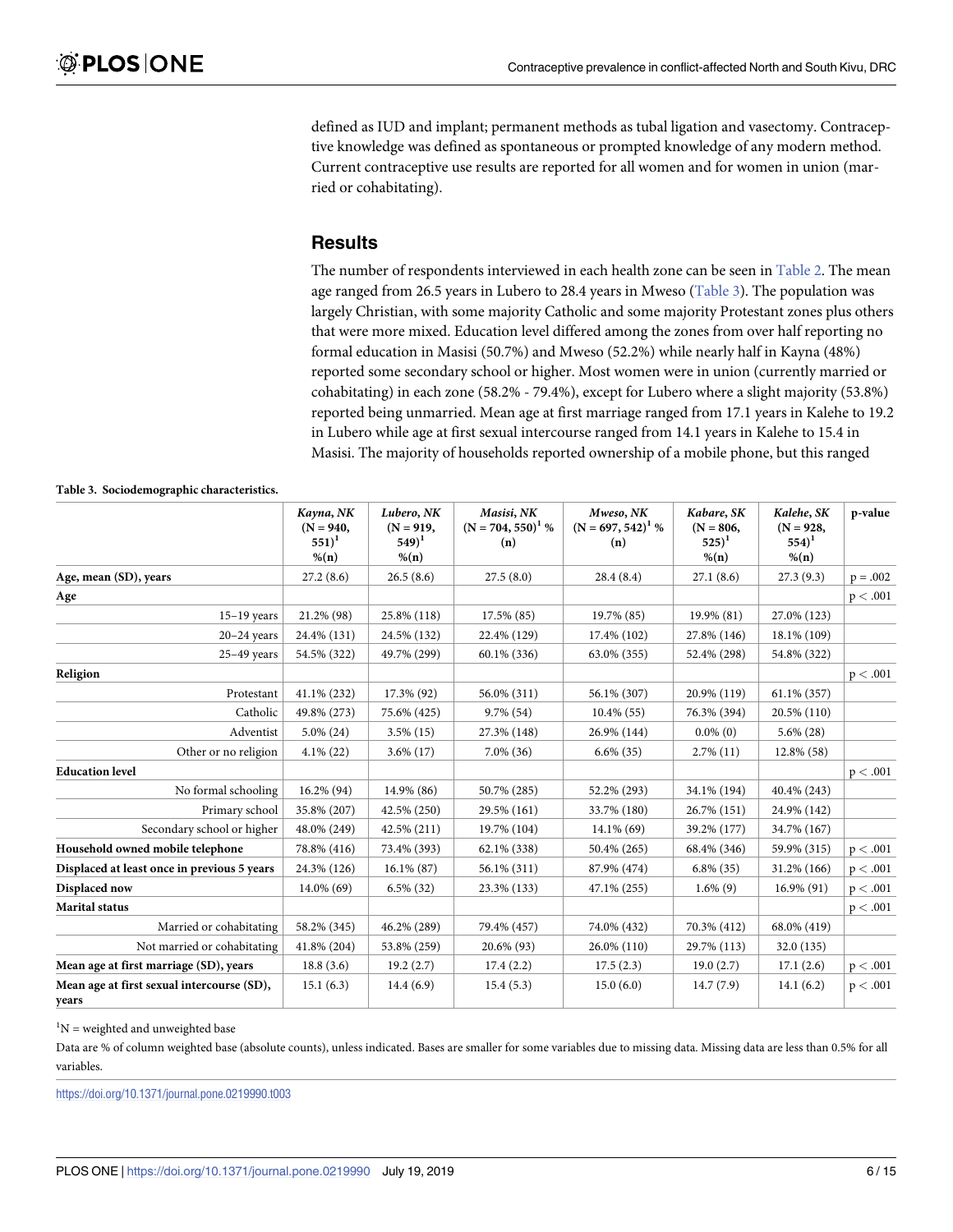<span id="page-6-0"></span>from 50.4% in Mweso to 78.8% in Kayna. Experiences of displacement differed as well with Masisi (56.1%) and Mweso (87.9%) reporting the highest levels of having been displaced at least once in the previous five years compared to 6.8% in Kabare and 16.1% in Lubero.

Contraceptive knowledge was high with over 90% of respondents in all zones reporting knowledge of any modern contraceptive method, and a majority, ranging from 76.1% (Kabare) to 92.9% (Masisi), reported knowledge of any LAPM (Table 4). A health facility or friends and family members were the main sources of information about contraception, followed by community health workers (CHWs) and the radio. Husbands, included in the friends and family category, were a minimal source of information, reported by 0.8% to 6.0% of women.

Modern contraceptive prevalence among women in union ranged from 8.4% in Kabare to 26.7% in Kayna; current use of an LAPM ranged from 2.5% in Kabare to 19.8% in Kayna [\(Table](#page-7-0) 5). Ever use of modern contraceptives and LAPM was also high ranging from 20.8% and 8.5% respectively in Kabare to 26.0% and 44.4% in Kayna. Implants were the most commonly used method among women in union (23.8% to 50.5%) except in Lubero where condoms  $(37.0%)$  were the most used ([Fig](#page-8-0) 1 and S1 [Table\)](#page-11-0). Implants were the most popular method among all age groups in four of the six health zones; condoms were most popular across age groups in Lubero and among the two younger groups in Kabare (S1 [Table\)](#page-11-0). The majority of women reported receiving their current method for the first time at a health facility supported by the partners, from 58.9% in Lubero to 90.2% in Kalehe. Of those who did not receive their method at a supported health facility, over 50% used condoms or pills. More than 25% of current users reported using their current method for two years or more in 4 health zones (16.8%- 40.7%). The majority of women reported their husband or partner was aware of her contraceptive use (76.3%-90.0%). While most women also reported that the decision to use a method was a joint one made with her husband or partner, this ranged from just over half (55.0%) in Kabare and Mweso to 83.3% in Kayna. From 14.4% to 39.3% of current method users reported having had at least one problem with their method: primarily changes in the menstrual period, followed by other side effects. However, nearly all reported current satisfaction with their method

|                                                       | Kayna, NK<br>$(N = 940,$<br>551)'<br>$%$ (n) | Lubero, NK<br>$(N = 919,$<br>549)'<br>$%$ (n) | Masisi, NK<br>$(N = 704, 550)^{1}$ %<br>(n) | Mweso, NK<br>$(N = 697, 542)^{1}$ %<br>(n) | Kabare, SK<br>$(N = 806,$<br>$525)^{1}$<br>$\%$ (n) | Kalehe, SK<br>$(N = 928,$<br>$554$ <sup>1</sup><br>$\%$ (n) | p-value  |
|-------------------------------------------------------|----------------------------------------------|-----------------------------------------------|---------------------------------------------|--------------------------------------------|-----------------------------------------------------|-------------------------------------------------------------|----------|
| Knowledge of any modern method                        | 94.7% (522)                                  | 91.5% (500)                                   | 97.6% (539)                                 | 97.7% (532)                                | 92.3% (487)                                         | 94.2% (524)                                                 | p < .001 |
| Knowledge of any LAPM                                 | 89.2% (498)                                  | 85.9% (471)                                   | 92.9% (516)                                 | 92.4% (504)                                | 76.1% (422)                                         | 85.2% (474)                                                 | p < .001 |
| Where heard about contraception for the<br>first time |                                              |                                               |                                             |                                            |                                                     |                                                             |          |
| Health facility                                       | 73.6% (422)                                  | 58.3% (334)                                   | 75.7% (435)                                 | 75.8% (418)                                | 78.3% (429)                                         | 77.8% (433)                                                 | p < .001 |
| <b>CHW</b>                                            | 41.5% (231)                                  | 20.9% (118)                                   | 31.7% (176)                                 | 43.5% (236)                                | 26.9% (132)                                         | 23.6% (133)                                                 | p < .001 |
| Radio                                                 | 55.7% (302)                                  | 19.9% (110)                                   | 25.4% (131)                                 | 22.1% (122)                                | 25.7% (128)                                         | 20.8% (95)                                                  | p < .001 |
| Friend/family member/husband                          | 54.9% (309)                                  | 66.2% (354)                                   | 42.5% (225)                                 | 49.2% (267)                                | 37.8% (188)                                         | 45.9% (228)                                                 | p < .001 |
| Posters/brochures                                     | $1.4\%$ (8)                                  | $1.1\%$ (6)                                   | $6.4\%$ (30)                                | $2.0\%$ (12)                               | 12.0% (61)                                          | $4.0\%$ (20)                                                | p < .001 |
| Church                                                | $7.6\%$ (43)                                 | $5.4\%$ (27)                                  | $0.9\%$ (4)                                 | $1.1\%$ (5)                                | $7.5\%$ (39)                                        | $4.0\%$ (20)                                                | p < .001 |
| Never heard of contraception                          | $0.0\%$ (0)                                  | $0.0\%$ (0)                                   | $1.6\%$ (8)                                 | $2.4\%$ (11)                               | $4.6\%$ (23)                                        | $2.5\%$ (13)                                                | p < .001 |
| Other (e.g., NGO, school, community leader)           | $7.2\%$ (32)                                 | $9.4\%$ (37)                                  | $5.3\%$ (27)                                | $3.6\%$ (16)                               | $6.9\%$ (27)                                        | $9.3\%$ (52)                                                | p < .001 |

**Table 4. Contraceptive knowledge.**

 ${}^{1}N$  = weighted and unweighted base

Data are % of column weighted base (absolute counts), unless indicated. Bases are smaller for some variables due to missing data. Missing data are less than 0.5% for all variables.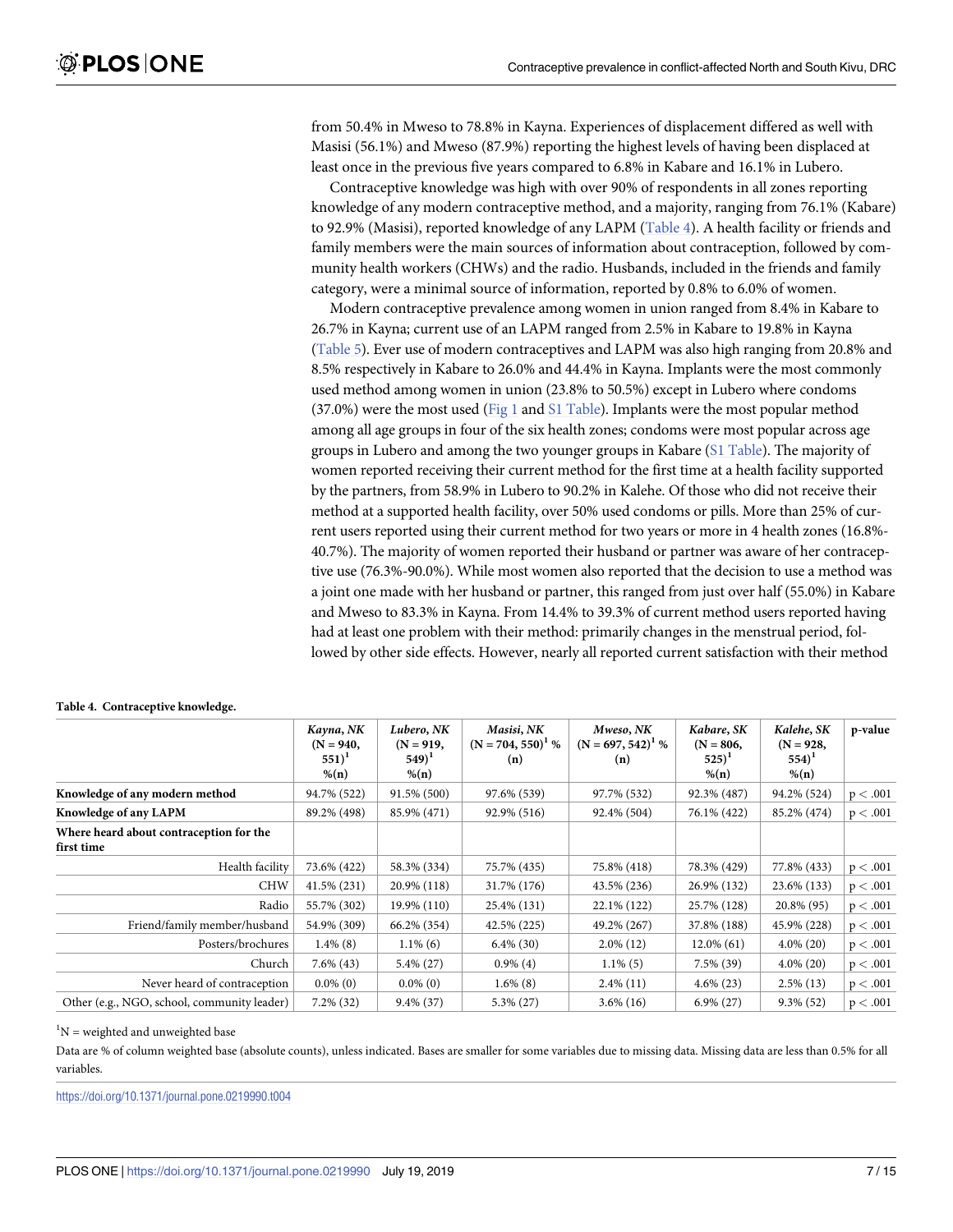#### <span id="page-7-0"></span>**[Table](#page-6-0) 5. Current use of modern contraceptive methods.**

|                                                 | Kayna, NK<br>$(N = 940,$<br>$(551)^1$<br>$\%$ (n) | Lubero, NK<br>$(N = 919,$<br>$(549)^1$<br>$%$ (n) | Masisi, NK<br>$(N = 704, 550)^{1}$ %<br>(n) | Mweso, NK<br>$(N = 697, 542)^{1}$ %<br>(n) | Kabare, SK<br>$(N = 806,$<br>$525)^1$<br>$%$ (n) | Kalehe, SK<br>$(N = 928,$<br>$554)^1$<br>$\%$ (n) | p-value    |
|-------------------------------------------------|---------------------------------------------------|---------------------------------------------------|---------------------------------------------|--------------------------------------------|--------------------------------------------------|---------------------------------------------------|------------|
| Reported ever use <sup>2</sup>                  |                                                   |                                                   |                                             |                                            |                                                  |                                                   |            |
| Modern method                                   | 44.4% (213)                                       | 42.1% (188)                                       | 44.0% (217)                                 | 43.3% (209)                                | 20.8% (86)                                       | 29.6% (142)                                       | p < .001   |
| <b>LAPM</b>                                     | 26.0% (125)                                       | $16.7\%$ (81)                                     | 25.5% (124)                                 | 23.0% (112)                                | 8.5% (39)                                        | 11.5% (54)                                        | p < .001   |
| Current modern contraceptive use <sup>3</sup>   |                                                   |                                                   |                                             |                                            |                                                  |                                                   |            |
| All women                                       |                                                   |                                                   |                                             |                                            |                                                  |                                                   |            |
| Modern method                                   | 21.8% (117)                                       | 20.2% (113)                                       | 18.8% (100)                                 | 18.2% (98)                                 | 12.9% (66)                                       | $7.1\%$ (33)                                      | p < .001   |
| <b>LAPM</b>                                     | $16.1\%$ (83)                                     | $7.9\%$ (51)                                      | 12.8% (64)                                  | $11.0\%$ (58)                              | $5.6\%$ (27)                                     | $3.1\%$ (16)                                      | p < .001   |
| Women in union                                  |                                                   |                                                   |                                             |                                            |                                                  |                                                   |            |
| Modern method                                   | 26.7% (83)                                        | 23.6% (66)                                        | 21.8% (91)                                  | 17.6% (77)                                 | $7.4\%$ (27)                                     | 15.1% (54)                                        | p < .001   |
| <b>LAPM</b>                                     | 19.8% (58)                                        | 11.8% (35)                                        | 14.7% (57)                                  | 9.7% (42)                                  | $2.5\%$ (11)                                     | $7.3\%$ (25)                                      | p < .001   |
| First source of current modern method           |                                                   |                                                   |                                             |                                            |                                                  |                                                   | p < .001   |
| Supported health facility                       | 69.8% (84)                                        | 58.9% (71)                                        | 78.8% (77)                                  | 80.2% (78)                                 | $62.5\%$ (22)                                    | 90.2% (56)                                        |            |
| Non-supported health facility                   | 22.9% (24)                                        | $11.1\%$ (11)                                     | 16.7% (19)                                  | $16.7\%$ (16)                              | $5.4\%$ (3)                                      | $5.4\%$ (5)                                       |            |
| Pharmacy or boutique                            | $5.9\%$ (8)                                       | 23.9% (24)                                        | $3.8\%$ $(3)$                               | $1.6\%$ (2)                                | 17.9% (4)                                        | $4.5\%$ (3)                                       |            |
| Other                                           | $1.5\%$ (1)                                       | $6.1\%$ (4)                                       | $1.6\%$ (1)                                 | $1.6\%$ (1)                                | $14.3\%$ (3)                                     | $0\%$ (0)                                         |            |
| Duration of current method use                  |                                                   |                                                   |                                             |                                            |                                                  |                                                   | p < .001   |
| Less than 12 months                             | 49.3% (66)                                        | 44.6% (56)                                        | 54.8% (56)                                  | 48.9% (53)                                 | 48.9% (28)                                       | 28.9% (29)                                        |            |
| $12-23$ months                                  | 22.7% (31)                                        | 24.9% (25)                                        | 26.7% (28)                                  | 34.3% (35)                                 | 22.8% (12)                                       | 30.4% (21)                                        |            |
| 2 years or more                                 | 27.9% (36)                                        | 30.6% (38)                                        | 18.5% (19)                                  | 16.8% (19)                                 | 28.3% (16)                                       | 40.7% (26)                                        |            |
| Husband is aware of her contraceptive use       | 90.0% (114)                                       | 87.8% (97)                                        | 80.6% (81)                                  | 78.3% (82)                                 | 76.3% (44)                                       | 77.7% (58)                                        | $p = .003$ |
| Joint decision to use contraception             | 83.3% (106)                                       | 79.3% (84)                                        | 68.7% (70)                                  | 55.0% (59)                                 | 55.0% (34)                                       | 71.7% (53)                                        | p < .001   |
| Had at least one problem with current<br>method | 25.3% (31)                                        | 14.4% (19)                                        | 39.3% (40)                                  | 33.1% (34)                                 | $15.2\%$ (10)                                    | 22.4% (18)                                        | p < .001   |
| Plans to continue method use                    | 91.7% (118)                                       | 92.9% (96)                                        | 95.6% (98)                                  | 94.1% (99)                                 | 72.8% (41)                                       | 94.6% (71)                                        | p < .001   |
| Satisfaction with method                        | 93.4% (124)                                       | 89.8% (102)                                       | 97.7% (99)                                  | 99.3% (104)                                | 87.0% (46)                                       | 91.8% (69)                                        | $p = .001$ |
| Planned duration of continued method use        |                                                   |                                                   |                                             |                                            |                                                  |                                                   |            |
| Less than 2 years                               | $11.2\%$ (13)                                     | $2.7\%$ $(2)$                                     | $6.2\%$ $(5)$                               | $5.5\%$ (6)                                | $5.9\%$ (4)                                      | $4.9\%$ (5)                                       | p < .001   |
| $2-4$ years                                     | 23.4% (30)                                        | 29.3% (29)                                        | 41.9% (45)                                  | 56.3% (54)                                 | $22.1\%$ (9)                                     | 34.4% (23)                                        |            |
| 5 years or more or until menopause              | 59.0% (64)                                        | 58.0% (53)                                        | 51.9% (48)                                  | 28.3% (39)                                 | 39.7% (20)                                       | 53.3% (38)                                        |            |
| Not sure                                        | $6.3\%$ $(7)$                                     | $10\%$ (8)                                        | $0.0\%$ (0)                                 | $0.0\%$ (0)                                | 32.4% (9)                                        | $7.4\%$ (5)                                       |            |

 ${}^{1}N$  = weighted and unweighted base

<sup>2</sup>Women who have never had sexual intercourse are excluded.

<sup>3</sup>Modern contraceptive methods include tubal ligation, IUDs, implants, oral contraceptive pills, injectables and condoms. Long-acting or permanent methods (LAPM) include tubal ligation, IUDs and implants. No clients reported their partner had a vasectomy.

Data are % of column weighted base (absolute counts), unless indicated. Bases are smaller for some variables due to missing data. Missing data are less than 0.5% for all variables.

<https://doi.org/10.1371/journal.pone.0219990.t005>

(89.8%-99.3%) and planned to continue using the method (72.8%-95.6%). Over half of women in four health zones reported wanting to continue their method for 5 years or longer.

Among the women who were not currently using a modern contraceptive, the most commonly cited reasons (42.5%-62.0%) were those related to fertility, including a desire to get pregnant or infrequent sexual activity ([Table](#page-8-0) 6). Approximately one-third of women in all health zones reported method-related reasons, primarily side effects (24.0%-37.0%). Opposition to contraceptive use (by the woman, her husband or family or her religion) was cited by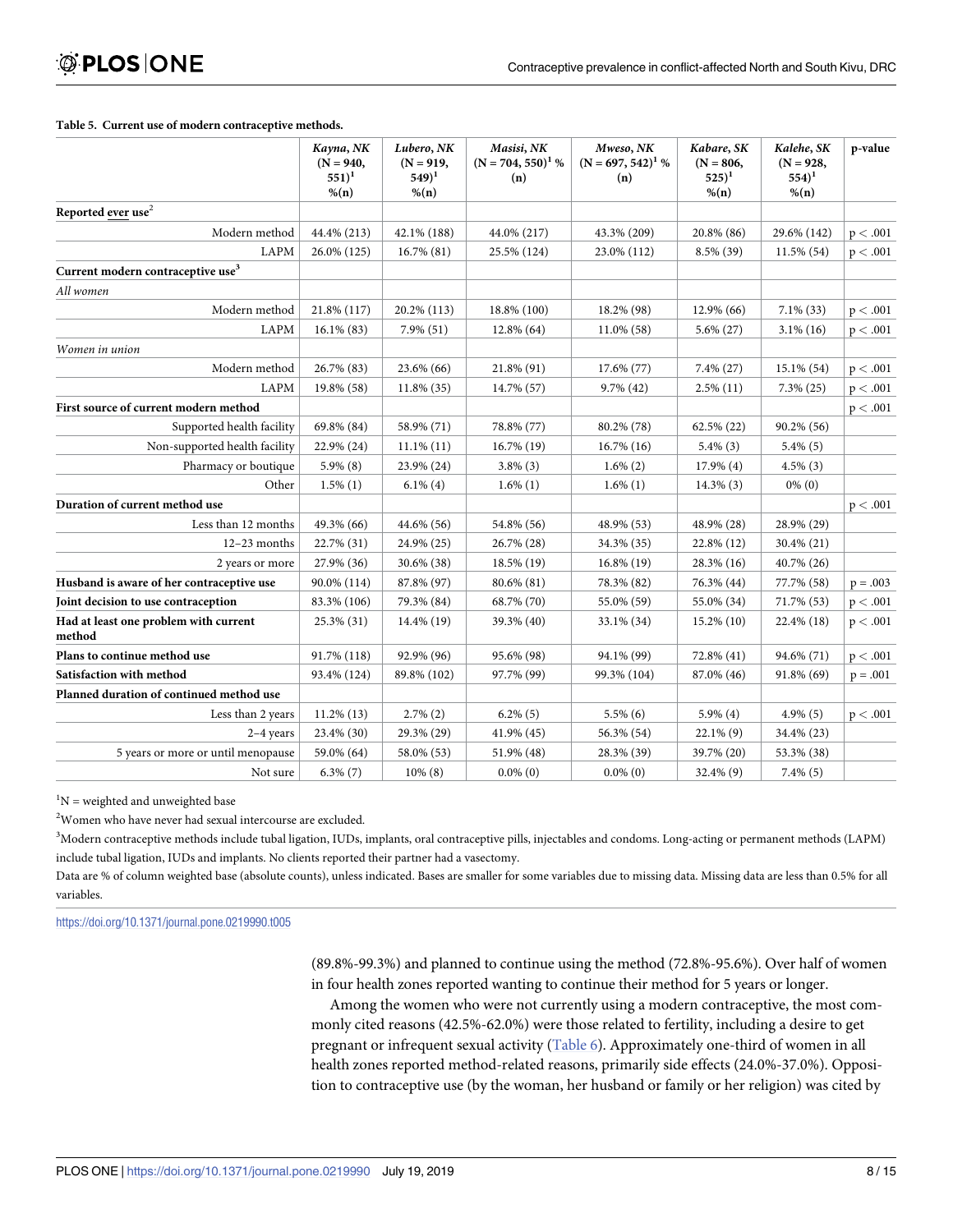<span id="page-8-0"></span>

**[Fig](#page-6-0) 1. Method mix among women in union currently using modern contraception, North and South Kivu, DRC 2016 and 2017.**

<https://doi.org/10.1371/journal.pone.0219990.g001>

25.8% of women in Lubero to 34.3% in Kayna; 14.4%-24.0% reported their husband was opposed to contraception.

#### **[Table](#page-7-0) 6. Barriers to contraceptive use reported by women not currently using any contraception.**

|                                                                                                      | Kayna, NK<br>$(N = 940,$<br>$551)^1$<br>$%$ (n) | Lubero, NK<br>$(N = 919,$<br>$(549)^1$<br>$%$ (n) | Masisi, NK<br>$(N = 704, 550)^T$<br>$\%(\mathbf{n})$ | Mweso, NK<br>$(N = 697, 542)^T$<br>$%$ (n) | Kabare, SK<br>$(N = 806,$<br>$525)^1$<br>$%$ (n) | Kalehe, SK<br>$(N = 928,$<br>$554)^1$<br>$%$ (n) | p-value    |
|------------------------------------------------------------------------------------------------------|-------------------------------------------------|---------------------------------------------------|------------------------------------------------------|--------------------------------------------|--------------------------------------------------|--------------------------------------------------|------------|
| Barriers to contraceptive use                                                                        |                                                 |                                                   |                                                      |                                            |                                                  |                                                  |            |
| Fertility-related reasons <sup>2</sup>                                                               | 62.0% (234)                                     | 52.5% (197)                                       | 43.8% (188)                                          | 42.5% (168)                                | 50.8% (210)                                      | 61.9% (277)                                      | p < .001   |
| Opposition to use <sup>3</sup>                                                                       | 25.8% (117)                                     | 36.7% (170)                                       | 29.2% (133)                                          | 30.9% (134)                                | 34.1% (175)                                      | 34.2% (189)                                      | p < .001   |
| Lack of knowledge <sup>4</sup>                                                                       | $9.2\%$ (36)                                    | $8.0\%$ (32)                                      | $6.7\%$ (27)                                         | $10.4\%$ (47)                              | $9.7\%$ (43)                                     | $5.5\%$ (26)                                     | $p = .006$ |
| Method-related reasons <sup>5</sup>                                                                  | 36.7% (172)                                     | 37.0% (164)                                       | 32.5% (142)                                          | 32.3% (148)                                | 32.7% (167)                                      | 24.0% (126)                                      | p < .001   |
| Lack of access <sup>6</sup>                                                                          | $1.4\%$ (6)                                     | $2.6\%$ (11)                                      | $3.2\%$ (13)                                         | $1.8\%$ (8)                                | $0.6\%$ (3)                                      | $1.8\%$ (9)                                      | $p = .012$ |
| Other <sup>7</sup>                                                                                   | $0.3\%$ (1)                                     | $0.6\%$ (4)                                       | $6.0\%$ (29)                                         | $5.2\%$ (26)                               | $5.7\%$ (30)                                     | $4.3\%$ (23)                                     | p < .001   |
| Among women who went to a health facility in the last 12<br>months, provider discussed contraception | 55.4% (160)                                     | 32.7% (69)                                        | 57.6% (191)                                          | 46.9% (153)                                | 46.7% (114)                                      | 56.5% (143)                                      | p < .001   |

 ${}^{1}N$  = weighted and unweighted base

2 *Fertility-related reasons* include those who want to become pregnant or who are currently pregnant; are not married or whose husband is absent; are not having sex or infrequent sex; are (or her partner is) unable or having difficulty getting pregnant; are in menopause or had a hysterectomy; are postpartum or breastfeeding.

3 *Opposition to use* includes those who oppose contraceptive use or don't want to use contraception; whose husband opposes or others oppose contraceptive use; report religious prohibition; heard or believe that contraception is bad for her.

4 *Lack of knowledge* includes those who know no method; know no source of methods; lack information or don't have enough information about contraception; or say they have never heard of contraception.

5 *Method-related reasons* include those who fear side effects; say that the method is inconvenient or difficult to use; report health-related reasons or say that contraception doesn't work.

6 *Lack of access* includes those who say services are too far; her preferred method is not available; it's too expensive; the services are not confidential; the providers have bad attitudes.

7 *Other* includes those who want to wait for a particular number of births before using; said she is not yet ready to use; or that she doesn't need contraception. Data are % of column weighted base (absolute counts), unless indicated. Bases are smaller for some variables due to missing data. Missing data are less than 0.5% for all

variables.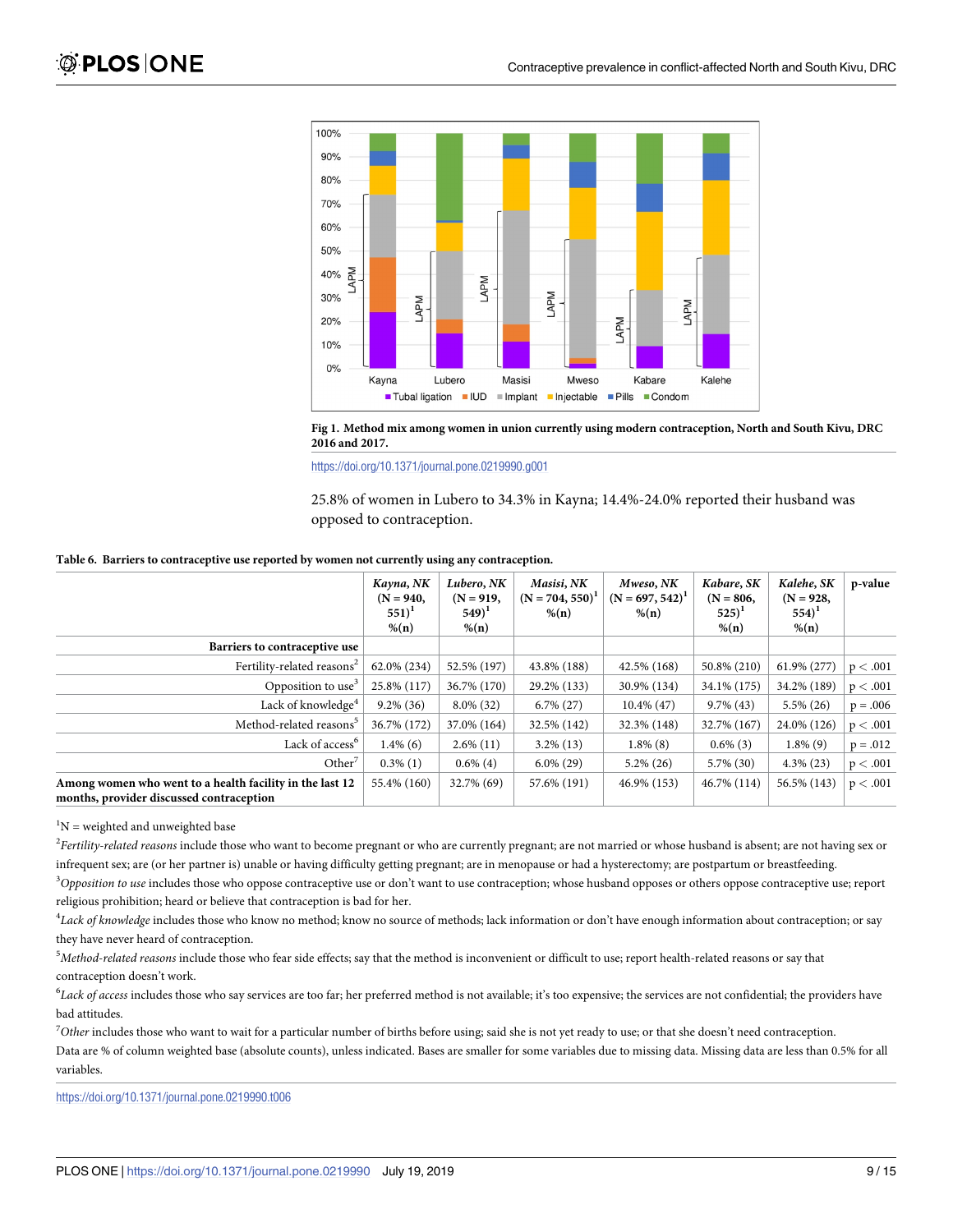# <span id="page-9-0"></span>**Discussion**

Current modern contraceptive use and LAPM use were high in these six health zones compared to DRC Demographic and Health Survey (DHS) data both nationally and provincially, likely due to the availability of good quality contraceptive services (Fig 2). These results compare favorably to other research conducted by the authors in these areas [\[23](#page-13-0),[24,30\]](#page-13-0). Most current users obtained their method from a supported health facility suggesting these results are likely due to our programs; over half of those who obtained their method elsewhere used condoms or pills. Implants were the most commonly used method followed by injectables except in Lubero where condoms were the most used and in Kayna where IUDs were the second most popular method. It is also important to note that LARC use was high across all age groups.

These results were accomplished across all six health zones despite their varied socio-demographic characteristics and different experiences of conflict and displacement. Use of modern contraception and of LAPM was high in the health zones most affected by the conflict and



Fig 2. Contraceptive prevalence among women in union, modern and long-acting or permanent methods, North and South Kivu, DRC 2016 and 2017. Modern contraceptive methods include tubal ligation, IUDs, implants, injectables, oral contraceptive pills and condoms. Long-acting and permanent methods include as IUDs, implants and tubal ligation.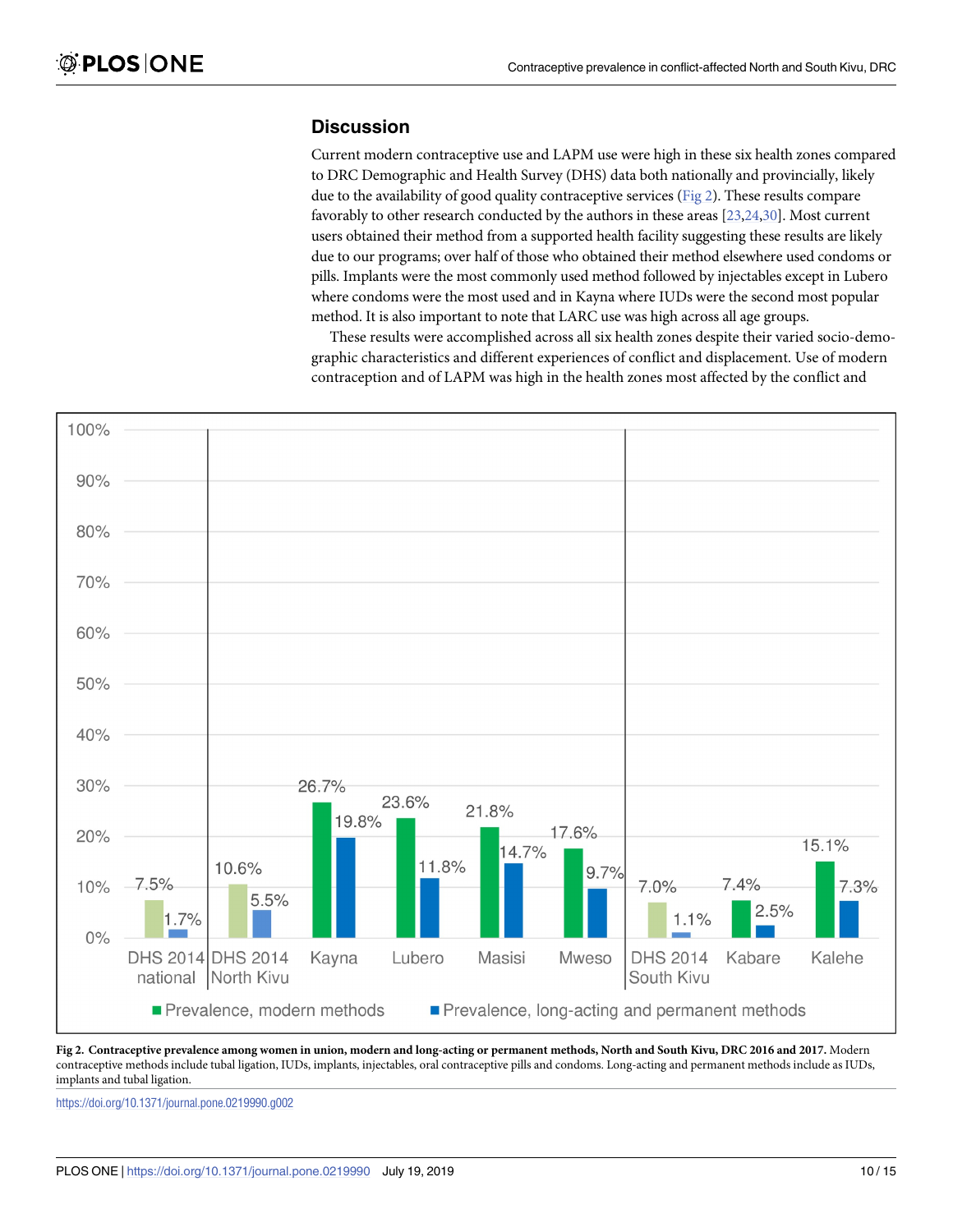<span id="page-10-0"></span>displacement (Masisi and Mweso) supporting the hypothesis that women affected by war and displacement want and will use contraception. Contraceptive use was high in health zones where half of women had no formal schooling (Masisi and Mweso) while also high in zones where nearly half of women had some secondary education (Lubero and Kayna). These services have the potential to bring about social change by enabling women, many for the first time, to plan when and if they became pregnant.

Contraceptive use in South Kivu was generally lower than that found in North Kivu, which is also consistent with DHS data [\[18\]](#page-13-0). It is unclear why Kabare health zone had the lowest contraceptive prevalence. Program staff believe this is likely due to active opposition to contraception by some priests at the Catholic mission in Kabare, including periodic calls from the pulpit to excommunicate women in the community who used implants and IUDs. A study in Malawi found that an individual religious leader's beliefs about contraception is strongly associated with the contraceptive behavior of women in that congregation [\[31\]](#page-13-0). It is also possible that some women in Kabare may have chosen not to disclose their contraceptive use given this stigmatizing environment. It is, however, important to note that Lubero, which has a similarly high percentage of Catholics in the community, had higher contraceptive use, similar to that found in the other zones. This is consistent with studies showing similar contraceptive use among Catholics and women of other denominations [[31,32\]](#page-13-0).

While over 75% of women in each zone reported that her husband or partner was aware of her contraceptive use, lower percentages reported that the decision to use contraception was made jointly. For example, just over half (55%) of contraceptive users in Kabare and Mweso reported making the decision to use jointly their husband or partner. This could be explained by the stigma described above in Kabare and perhaps by the lower education levels among women in Mweso. In DRC, husbands are seen as having influence over the decision to use contraception, and are considered to have more agency than the woman in making this decision [\[33](#page-13-0)[,34\]](#page-14-0). Among non-users who reported opposition to contraception as a barrier, women were more likely to report their husbands as being opposed than they themselves. This suggests a need for further outreach and education about the benefits of contraceptive use to men.

Less than one-third of women reported having a problem with their current method, and the vast majority of women planned to continue using their method. Satisfaction with their current method was very high in all health zones. These data suggest that efforts to support health workers to counsel on and treat side effects may be successful. Current users in South Kivu and Lubero where LAPM use was lower reported wanting to continue to use their method for a mean seven to eight years suggesting that more women may be interested in using a LAPM.

Fertility-related reasons were the most commonly cited reasons for non-use among women who were not currently using a modern contraceptive method. Approximately one-third of non-users reported method-related reasons as a barrier, consistent with studies in other countries [[35](#page-14-0),[36](#page-14-0)]. Similar proportions of non-users reported opposition to contraceptive use as a barrier. This suggests a need to continue to discuss side effects and to dispel myths about methods in the community.

Women reported having heard about contraception for the first time primarily at health facilities. This suggests successful integration of contraception into health services, and that providers are providing good information. Friends and family members were the second most commonly cited source of information. It is likely that the majority of women living in these health zones know at least one woman who uses contraception. Husbands were cited as a source of information in very few cases, consistent with the opposition reported by non-users above. CHWs were also often cited as sources of information. These programs have worked closely with CHWs and satisfied users to discuss contraception and especially LARC, in the community.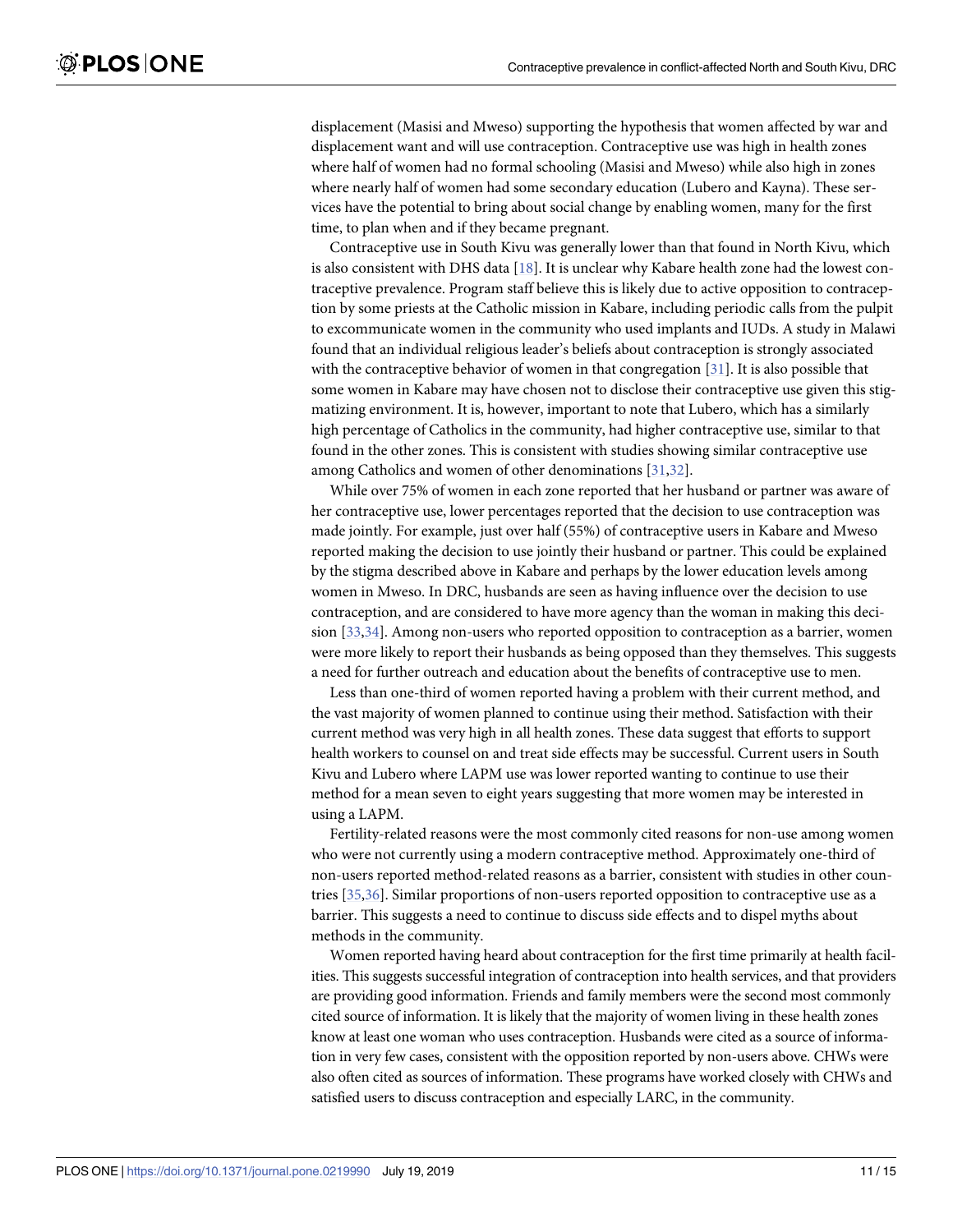<span id="page-11-0"></span>It is important to note that these CARE, IRC and Save the Children programs worked through the MOH and supported MOH facilities and health workers thus strengthening the health system. Health system strengthening is a long-term process, but is an important component of post-conflict recovery [\[4\]](#page-12-0). The positive results found in these studies took time to achieve, suggesting a need for multi-year funding, but are more likely to be sustained as all program components were implemented in collaboration with the MOH. While dedicated donor funding was certainly critical to achieving such positive results, the capacity-strengthening of MOH staff should continue to contribute to improvements in contraceptive services in DRC, especially in light of the government's recent commitments to contraceptive services [\[21\]](#page-13-0). In five of the six program areas, modern contraceptive prevalence equaled or surpassed the government's goal of 19% prevalence by 2020. The partners have been active participants in the stakeholders groups (CTMP) which likely contributed to this achievement despite the challenges caused by the conflict and instability in these areas.

# **Limitations**

This evaluation lacks a baseline or control communities in the same areas which limits our ability to attribute the findings to our program efforts. However, the high numbers of current users reporting a program facility as the source of method help to infer our contribution. While our goal was to have representative samples of the program areas, in three health zones (Lubero, Masisi and Mweso), insecurity prevented access to some villages so the data are not representative of the full program area. It is likely that results would be lower in the most insecure areas. The survey was conducted one year later in Masisi and Mweso which may have affected responses. Service delivery continued through the time of the survey in these two zones, and they are located far from the other health zones so it is unlikely that there would have been contamination from doing the survey in the other zones first.

# **Conclusion**

These findings demonstrate that women in these conflict-affected areas want contraception and will choose to use it when good quality services are available to them. The support for health system strengthening and the strong focus on quality of care contributes to long-term recovery in a protracted crisis setting and sustainability; multi-year donor funding was crucial to these efforts. These results strengthen the evidence base for the implementation of contraceptive services in humanitarian settings, and demonstrate that effective programs resulting in adoption of contraceptive methods can be successfully implemented in these challenging settings.

# **Supporting information**

**S1 [Table.](http://www.plosone.org/article/fetchSingleRepresentation.action?uri=info:doi/10.1371/journal.pone.0219990.s001) Modern method mix by age group and marital status, by health zone, DRC 2016 and 2017.**

(DOCX)

**S1 Survey [Questions.](http://www.plosone.org/article/fetchSingleRepresentation.action?uri=info:doi/10.1371/journal.pone.0219990.s002) In English, French, Swahili and Kinyarwanda (from Kobo).** (XLSX)

## **Acknowledgments**

The authors would like to thank the survey teams in North and South Kivu as well as the field offices of the partner organizations for their extensive support during survey implementation. We acknowledge Dr. Therese McGinn for her work on these studies.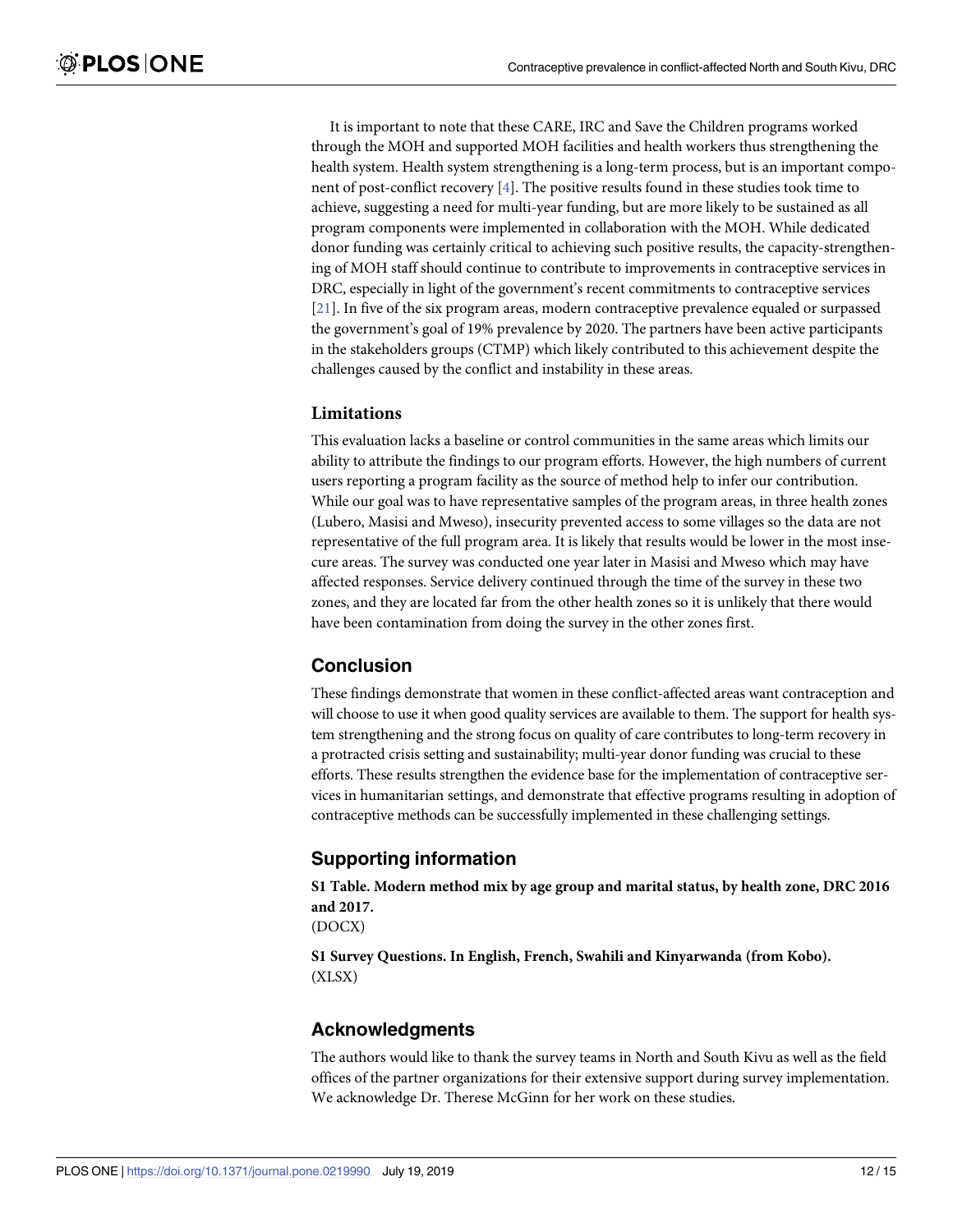#### <span id="page-12-0"></span>**Author Contributions**

**Conceptualization:** Sara E. Casey.

**Data curation:** Sara E. Casey.

**Formal analysis:** Sara E. Casey.

**Funding acquisition:** Sara E. Casey.

**Investigation:** Sara E. Casey, Justin Mumbere Katsongo, Jean-Baptiste Muselemu.

**Methodology:** Sara E. Casey.

**Project administration:** Sara E. Casey, Justin Mumbere Katsongo, Jean-Baptiste Muselemu.

**Supervision:** Sara E. Casey, Justin Mumbere Katsongo, Jean-Baptiste Muselemu.

**Visualization:** Sara E. Casey.

**Writing – original draft:** Sara E. Casey, Meghan C. Gallagher.

**Writing – review & editing:** Meghan C. Gallagher, Erin Files Dumas, Jessica Kakesa, Justin Mumbere Katsongo, Jean-Baptiste Muselemu.

#### **References**

- **[1](#page-1-0).** Internal Displacement Monitoring Centre. Global Report on Internal Displacement 2018 [Internet]. IDMC and Norwegian Refugee Council; 2018. Available: [http://www.internal-displacement.org/global](http://www.internal-displacement.org/global-report/grid2017/pdfs/2017-GRID.pdf)[report/grid2017/pdfs/2017-GRID.pdf](http://www.internal-displacement.org/global-report/grid2017/pdfs/2017-GRID.pdf)
- **[2](#page-1-0).** UNHCR. Global Trends: Forced Displacement in 2016. UNHCR; 2017. Available: [https://www.unhcr.](https://www.unhcr.org/globaltrends2016/) [org/globaltrends2016/](https://www.unhcr.org/globaltrends2016/)
- **[3](#page-1-0).** Al Gasseer N, Dresden E, Keeney GB, Warren N. Status of women and infants in complex humanitarian emergencies. Journal of midwifery & women's health. 2004; 49: 7–13. [https://doi.org/10.1016/j.jmwh.](https://doi.org/10.1016/j.jmwh.2004.05.001) [2004.05.001](https://doi.org/10.1016/j.jmwh.2004.05.001) PMID: [15236698](http://www.ncbi.nlm.nih.gov/pubmed/15236698)
- **[4](#page-1-0).** Kruk ME, Freedman LP, Anglin GA, Waldman RJ. Rebuilding health systems to improve health and promote statebuilding in post-conflict countries: A theoretical framework and research agenda. Social Science & Medicine. 2010; 70: 89–97. <https://doi.org/10.1016/j.socscimed.2009.09.042> PMID: [19850390](http://www.ncbi.nlm.nih.gov/pubmed/19850390)
- **[5](#page-1-0).** Austin J, Guy S, Lee-Jones L, McGinn T, Schlecht J. Reproductive health: a right for refugees and internally displaced persons. Reproductive health matters. 2008; 16: 10–21. [https://doi.org/10.1016/S0968-](https://doi.org/10.1016/S0968-8080(08)31351-2) [8080\(08\)31351-2](https://doi.org/10.1016/S0968-8080(08)31351-2) PMID: [18513603](http://www.ncbi.nlm.nih.gov/pubmed/18513603)
- **[6](#page-1-0).** Chynoweth SK. Advancing reproductive health on the humanitarian agenda: the 2012–2014 global review. Conflict and Health. 2015; 9: I1. <https://doi.org/10.1186/1752-1505-9-S1-I1>
- **7.** Casey S. Evaluations of reproductive health programs in humanitarian settings: a systematic review. Conflict and health. 2015; 9: S1. <https://doi.org/10.1186/1752-1505-9-S1-S1> PMID: [25685183](http://www.ncbi.nlm.nih.gov/pubmed/25685183)
- **[8](#page-1-0).** Casey S, Chynoweth S, Cornier N, Gallagher M, Wheeler E. Progress and gaps in reproductive health services in three humanitarian settings: mixed-methods case studies. Conflict and health. 2015; 9: S3. <https://doi.org/10.1186/1752-1505-9-S1-S3> PMID: [25798189](http://www.ncbi.nlm.nih.gov/pubmed/25798189)
- **[9](#page-1-0).** McGinn T, Austin J, Anfinson K, Amsalu R, Casey SE, Fadulalmula SI, et al. Family planning in conflict: results of cross-sectional baseline surveys in three African countries. Conflict and health. 2011; 5: 11. <https://doi.org/10.1186/1752-1505-5-11> PMID: [21752241](http://www.ncbi.nlm.nih.gov/pubmed/21752241)
- **[10](#page-1-0).** Foster AM, Evans DP, Garcia M, Knaster S, Krause S, McGinn T, et al. The 2018 Inter-agency field manual on reproductive health in humanitarian settings: revising the global standards. Reproductive Health Matters. 2017; 25: 18–24. <https://doi.org/10.1080/09688080.2017.1403277> PMID: [29231788](http://www.ncbi.nlm.nih.gov/pubmed/29231788)
- **[11](#page-1-0).** Cleland J, Conde-Agudelo A, Peterson H, Ross J, Tsui A. Contraception and health. Lancet. 2012; 380: 149–56. [https://doi.org/10.1016/S0140-6736\(12\)60609-6](https://doi.org/10.1016/S0140-6736(12)60609-6) PMID: [22784533](http://www.ncbi.nlm.nih.gov/pubmed/22784533)
- **[12](#page-1-0).** Cleland J, Bernstein S, Ezeh A, Faundes A, Glasier A, Innis J. Family planning: the unfinished agenda. Lancet. 2006; 368: 1810–27. [https://doi.org/10.1016/S0140-6736\(06\)69480-4](https://doi.org/10.1016/S0140-6736(06)69480-4) PMID: [17113431](http://www.ncbi.nlm.nih.gov/pubmed/17113431)
- **[13](#page-1-0).** Snow RC, Laski L, Mutumba M. Sexual and reproductive health: Progress and outstanding needs. Global Public Health. 2015; 10: 149–173. <https://doi.org/10.1080/17441692.2014.986178> PMID: [25555027](http://www.ncbi.nlm.nih.gov/pubmed/25555027)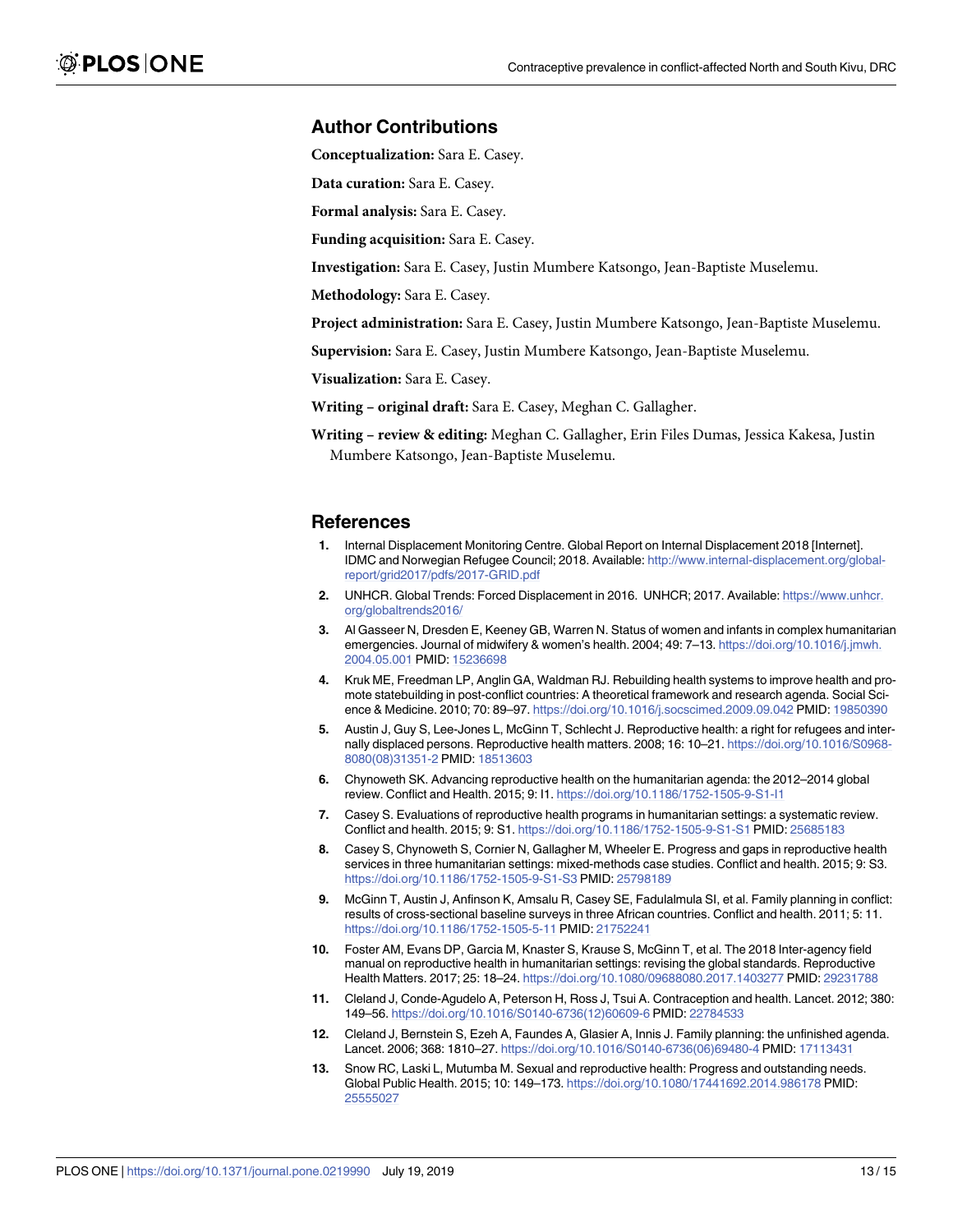- <span id="page-13-0"></span>**[14](#page-1-0).** Prata N. Making family planning accessible in resource-poor settings. Philos Trans R Soc Lond B Biol Sci. 2009; 364: 3093–3099. <https://doi.org/10.1098/rstb.2009.0172> PMID: [19770158](http://www.ncbi.nlm.nih.gov/pubmed/19770158)
- **[15](#page-1-0).** Ross J, Stover J. Use of modern contraception increases when more methods become available: analysis of evidence from 1982–2009. Global Health: Science and Practice. 2013; 1: 203–212. [https://doi.](https://doi.org/10.9745/ghsp-d-13-00010) [org/10.9745/ghsp-d-13-00010](https://doi.org/10.9745/ghsp-d-13-00010) PMID: [25276533](http://www.ncbi.nlm.nih.gov/pubmed/25276533)
- **[16](#page-2-0).** Mwaikambo L, Speizer IS, Schurmann A, Morgan G, Fikree F. What works in family planning interventions: A systematic review of the evidence. Stud Fam Plann. 2011; 42: 67–82. PMID: [21834409](http://www.ncbi.nlm.nih.gov/pubmed/21834409)
- **[17](#page-2-0).** Democratic Republic of Congo. United Nations Office for the Coordination of Humanitarian Affairs (OCHA) website [Internet]. Available: <http://www.unocha.org/drc>
- [18](#page-2-0). Ministère du Plan et Suivi de la Mise en oeuvre de la Révolution de la Modernité (MPSMRM), Ministère de la Santé Publique (MSP), ICF International. Enquête démographique et de santé en République Démocratique du Congo 2013–2014. [Internet]. Rockville, Maryland, USA: MPSMRM, MSP, and IFC International; 2014. Available: <https://dhsprogram.com/pubs/pdf/FR300/FR300.pdf>
- **[19](#page-2-0).** Mpunga D, Lumbayi JP, Dikamba N, Mwembo A, Ali Mapatano M, Wembodinga G. Availability and Quality of Family Planning Services in the Democratic Republic of the Congo: High Potential for Improvement. Global Health: Science and Practice. 2017; <https://doi.org/10.9745/ghsp-d-16-00205> PMID: [28588047](http://www.ncbi.nlm.nih.gov/pubmed/28588047)
- **[20](#page-2-0).** Mukaba T, Binanga A, Fohl S, Bertrand JT. Family Planning Policy Environment in the Democratic Republic of the Congo: Levers of Positive Change and Prospects for Sustainability. Global Health: Science and Practice. 2015; 3: 163–173. <https://doi.org/10.9745/GHSP-D-14-00244> PMID: [26085015](http://www.ncbi.nlm.nih.gov/pubmed/26085015)
- **[21](#page-2-0).** Kwete D, Binanga A, Mukaba T, Nemuandjare T, Mbadu MF, Kyungu M-T, et al. Family Planning in the Democratic Republic of the Congo: Encouraging Momentum, Formidable Challenges. Global Health: Science and Practice. 2018; 6: 40–54. <https://doi.org/10.9745/GHSP-D-17-00346> PMID: [29602865](http://www.ncbi.nlm.nih.gov/pubmed/29602865)
- **[22](#page-2-0).** Bruce J. Fundamental Elements of the Quality of Care: A Simple Framework. Studies in Family Planning. 1990; 21: 61–91. <https://doi.org/10.2307/1966669> PMID: [2191476](http://www.ncbi.nlm.nih.gov/pubmed/2191476)
- **[23](#page-2-0).** Casey SE, Cannon A, Mushagalusa Balikubirhi B, Muyisa J-B, Amsalu R, Tsolka M. Twelve-month contraceptive continuation among women initiating short- and long-acting reversible contraceptives in North Kivu, Democratic Republic of the Congo. PloS one. 2017; 12: e0182744. [https://doi.org/10.1371/](https://doi.org/10.1371/journal.pone.0182744) [journal.pone.0182744](https://doi.org/10.1371/journal.pone.0182744) PMID: [28886016](http://www.ncbi.nlm.nih.gov/pubmed/28886016)
- **[24](#page-9-0).** Ho LS, Wheeler E. Using Program Data to Improve Access to Family Planning and Enhance the Method Mix in Conflict-Affected Areas of the Democratic Republic of the Congo. Global Health: Science and Practice. 2018; 6: 161–177. <https://doi.org/10.9745/GHSP-D-17-00365> PMID: [29602870](http://www.ncbi.nlm.nih.gov/pubmed/29602870)
- **25.** Casey SE, Tshipamba M. Contraceptive availability leads to increase in use in conflict-affected Democratic Republic of the Congo: evidence from cross-sectional cluster surveys, facility assessments and service statistics. Conflict and health. 2017; 11: 2. <https://doi.org/10.1186/s13031-017-0104-2> PMID: [28286546](http://www.ncbi.nlm.nih.gov/pubmed/28286546)
- **[26](#page-2-0).** Ward D, Rattan J, Nzau JJ, Giri K. Delivering High-Quality Family Planning Services in Crisis-Affected Settings I: Program Implementation. Global Health: Science and Practice. 2015; [https://doi.org/10.](https://doi.org/10.9745/GHSP-D-14-00164) [9745/GHSP-D-14-00164](https://doi.org/10.9745/GHSP-D-14-00164)
- **[27](#page-3-0).** Ross J, Hardee K. Access to contraceptive methods and prevalence of use. J Biosoc Sci. 2013; 45: 761–778. <https://doi.org/10.1017/S0021932012000715> PMID: [23151399](http://www.ncbi.nlm.nih.gov/pubmed/23151399)
- **[28](#page-3-0).** Bennett S, Woods T, Liyanage WM, Smith DL. A simplified general method for cluster-sample surveys of health in developing countries. World Health Stat Q. 1991; 44: 98–106. PMID: [1949887](http://www.ncbi.nlm.nih.gov/pubmed/1949887)
- **[29](#page-3-0).** Kish L. A Procedure for Objective Respondent Selection within the Household. Journal of the American Statistical Association. 1949; 44: 380–387. <https://doi.org/10.1080/01621459.1949.10483314>
- **[30](#page-9-0).** Rattan J, Noznesky E, Curry DW, Galavotti C, Hwang S, Rodriguez M. Rapid Contraceptive Uptake and Changing Method Mix With High Use of Long-Acting Reversible Contraceptives in Crisis-Affected Populations in Chad and the Democratic Republic of the Congo. Global Health: Science and Practice. 2016; 4: S5–S20. <https://doi.org/10.9745/ghsp-d-15-00315> PMID: [27540125](http://www.ncbi.nlm.nih.gov/pubmed/27540125)
- **[31](#page-10-0).** Yeatman S, Trinitapoli J. Beyond denomination: The relationship between religion and family planning in rural Malawi. Demographic Research. 2008; 19: 1851–1882. [https://doi.org/10.4054/DemRes.2008.](https://doi.org/10.4054/DemRes.2008.19.55) [19.55](https://doi.org/10.4054/DemRes.2008.19.55) PMID: [20463916](http://www.ncbi.nlm.nih.gov/pubmed/20463916)
- **[32](#page-10-0).** Agadjanian V. Religious Denomination, Religious Involvement, and Modern Contraceptive Use in Southern Mozambique. Studies in Family Planning. 2013; 44: 259–274. [https://doi.org/10.1111/j.1728-](https://doi.org/10.1111/j.1728-4465.2013.00357.x) [4465.2013.00357.x](https://doi.org/10.1111/j.1728-4465.2013.00357.x) PMID: [24006073](http://www.ncbi.nlm.nih.gov/pubmed/24006073)
- **[33](#page-10-0).** Muanda MF, Ndongo GP, Messina LJ, Bertrand JT. Barriers to modern contraceptive use in rural areas in DRC. Culture, Health & Sexuality. 2017; 19: 1011–1023. [https://doi.org/10.1080/13691058.2017.](https://doi.org/10.1080/13691058.2017.1286690) [1286690](https://doi.org/10.1080/13691058.2017.1286690) PMID: [28276915](http://www.ncbi.nlm.nih.gov/pubmed/28276915)